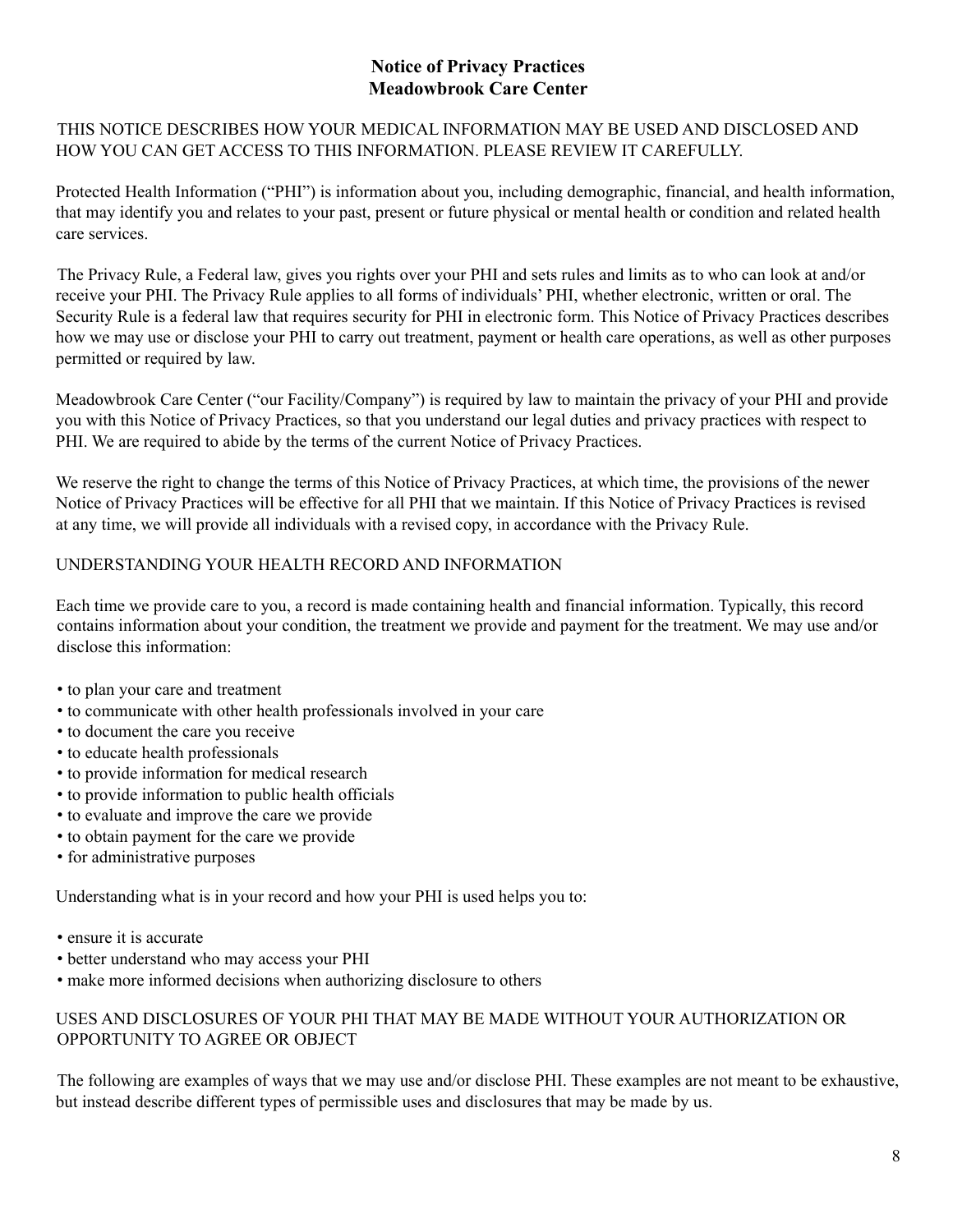- For Treatment. We may use or disclose PHI about you to provide you with medical treatment. We may disclose PHI about you to doctors, nurses, therapists or other Meadowbrook Care Center personnel and/or vendors who are involved in taking care of you at our Facility. We may also use or disclose PHI about you in order to coordinate your care and provide you medication, lab work and x-rays. We may also disclose PHI about you to people outside our Facility who may be involved in providing medical care to you. For example, we would disclose your PHI, as necessary, to a home health agency that provides care for you in your home.
- For Payment. We may use and disclose PHI about you so that the treatment and services you receive may be billed to you, an insurance company or a third party. For example, in order to be paid, we may need to share information with your health plan about services provided to you. We may also tell your health plan about a treatment you are going to receive to obtain prior approval or to determine whether your plan will cover the treatment.
- For Health Care Operations. We may use and disclose PHI about you for our day-to-day health care operations. This is necessary to ensure that you receive quality care. For example, we may use PHI for quality assessment and improvement activities and for developing and evaluating clinical protocols. We may also combine PHI about many residents to help determine what additional services we should offer, what services should be discontinued, and whether certain new treatments are effective. PHI about you may be used for business development and planning, cost management analyses, insurance claims management, risk management activities, and in developing and testing information systems and programs. We may also use and disclose information for professional review, performance evaluation, and for training programs. Other aspects of health care operations that may require use and disclosure of your PHI include accreditation, certification, licensing and credentialing activities, review and auditing, including compliance reviews, medical reviews, legal services and compliance programs. Your PHI may be used and disclosed for the business management and general activities of our Facility including resolution of internal grievances, customer service and due diligence in connection with a sale or transfer of our Facility. In limited circumstances, we may disclose your PHI to another health care provider subject to HIPAA for its own health care operations. We may remove information that identifies you so that the PHI may be used to study health care and health care delivery without learning your identity.
- Business Associates. There are some services that we provide through contracts with business associates. Examples include but are not limited to attorneys, accountant's pharmacy consultants and a copy service we use when making copies of your record. When these services are contracted, we may disclose your PHI so that they can perform the job we have asked them to do and bill you or your third-party payer for services rendered. To protect your PHI, federal law requires that business associates appropriately safeguard your information.
- Providers. Many services provided to you, as part of your care at Meadowbrook Care Center, are offered by participants in one of our organized healthcare arrangements. These participants may include a variety of providers such as physicians, therapists, portable radiology units, clinical labs, hospice caregivers, pharmacies, psychologists, social workers and suppliers.
- As Required by Law. We will disclose PHI about you when required to do so by federal, state or local law. The use or disclosure will be made in compliance with the law and will be limited to the relevant requirements of the law. You will be notified, if required by law, of any such uses or disclosures.
- Public Health. We may use and disclose PHI about you to prevent a serious threat to your health and safety or the health and safety of the public or another person. We may disclose your PHI for public
- health activities, to a public health authority that is permitted by law to collect or receive the information. For example, a disclosure may be made for the purpose of preventing or controlling disease, injury or disability.
- Organ and Tissue Donation. If you are an organ donor, we may disclose PHI to organizations that handle organ procurement to facilitate donation and transplantation.

• Risk of Contracting a Communicable Disease. We may use or disclose PHI about you if you may have been exposed to a communicable disease or may otherwise be at risk of contracting or spreading a disease or condition, so long as we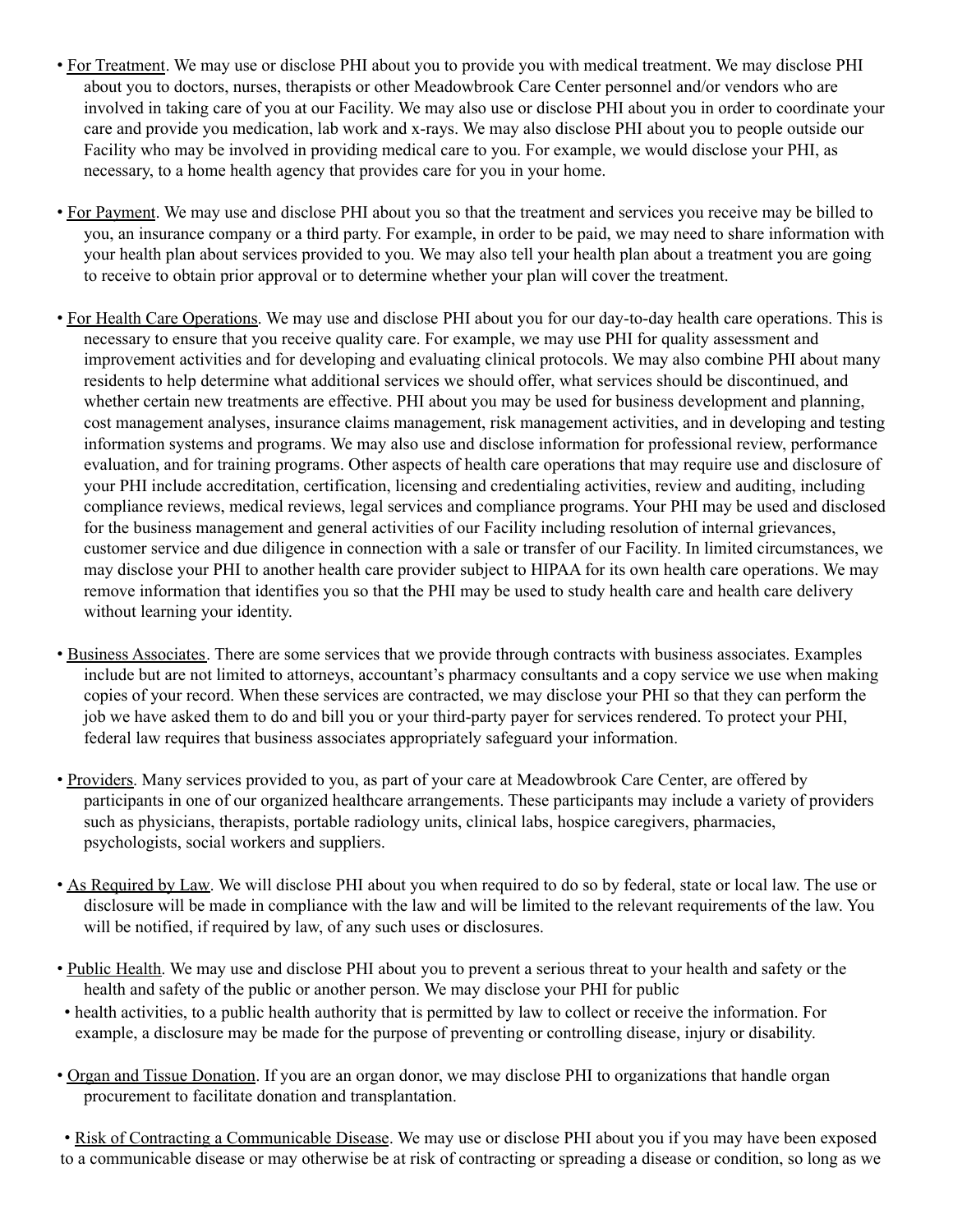are authorized by law to notify you as necessary in the conduct of a public health intervention or investigation.

- 9
- Military and Veterans. If you are a member of the armed forces, we may disclose PHI (1) for activities deemed necessary by appropriate military command authorities; (2) for the purpose of a determination by the Department of Veterans Affairs of your eligibility for benefits; and/or (3) to foreign military authorities if you are a member of that foreign military service.
- Research. Under certain circumstances, we may use and disclose PHI about you for research purposes. For example, a research project may involve comparing the health and recovery of all residents who received one medication to those who received another, for the same condition. All research projects, however, are subject to a special approval process. This process evaluates a proposed research project and its use of PHI, trying to balance the research needs with residents' need for privacy of their PHI. Before we use or disclose PHI for research, the project will have been approved through this research approval process. We may, however, disclose PHI about you to people preparing to conduct a research project so long as the PHI they review does not leave our Facility.
- Workers' Compensation. We may disclose PHI about you for workers' compensation or similar programs. These programs provide benefits for work-related injuries or illness.
- Health Oversight Activities. We may disclose PHI to a health oversight agency for activities authorized by law. These oversight activities may include audits, investigations, inspections, and licensure. These activities are necessary for the government to monitor the health care system, government programs, and compliance with civil rights laws.
- Reporting Abuse, Neglect or Domestic Violence. We may disclose your PHI to an appropriate government agency if we believe you may have been the victim of abuse, neglect or domestic violence. We will only make this disclosure if you agree or when required or authorized by law.
- Criminal Activity. We may disclose your PHI if we believe that the use or disclosure is necessary to prevent or lessen a serious and imminent threat to health or safety of you, another person or the public. We may also disclosure PHI if it is necessary for law enforcement officials to identify or apprehend an individual.
- Legal Proceedings. If you are involved in a lawsuit or a dispute, we may disclose PHI about you in response to a court or administrative order. We may also disclose PHI about you in response to a subpoena, discovery request, or other lawful process by someone else involved in the dispute, but only if efforts have been made to tell you about the request or to obtain an order protecting the information requested.
- Law Enforcement. We may disclose PHI when requested by a law enforcement official:
	- a. In response to a court order, subpoena, warrant, summons or similar process, or otherwise as required by law;
	- b. To identify or locate a suspect, fugitive, material witness, or missing person;
	- c. About you, the victim of a crime if, under certain limited circumstances, we are unable to obtain your agreement;
	- d. About a death we believe may be the result of criminal conduct;
	- e. About criminal conduct at our Facility;
	- f. In emergency circumstances to report a crime; the location of the crime or victims; and/or the identity, description or location of the person who committed the crime; and
	- g. Where there is a medical emergency (not on our Facility's premises) and it is likely that a crime has occurred.
- Coroners, Medical Examiners and Funeral Directors. We may disclose PHI to a coroner or medical examiner for identification purposes, determining cause of death or for the coroner or medical examiner to perform other duties authorized by law. We may also disclose medical information to funeral directors as necessary to carry out their duties, as authorized by law.
- National Security and Intelligence Activities. We may disclose PHI about you to authorized federal officials for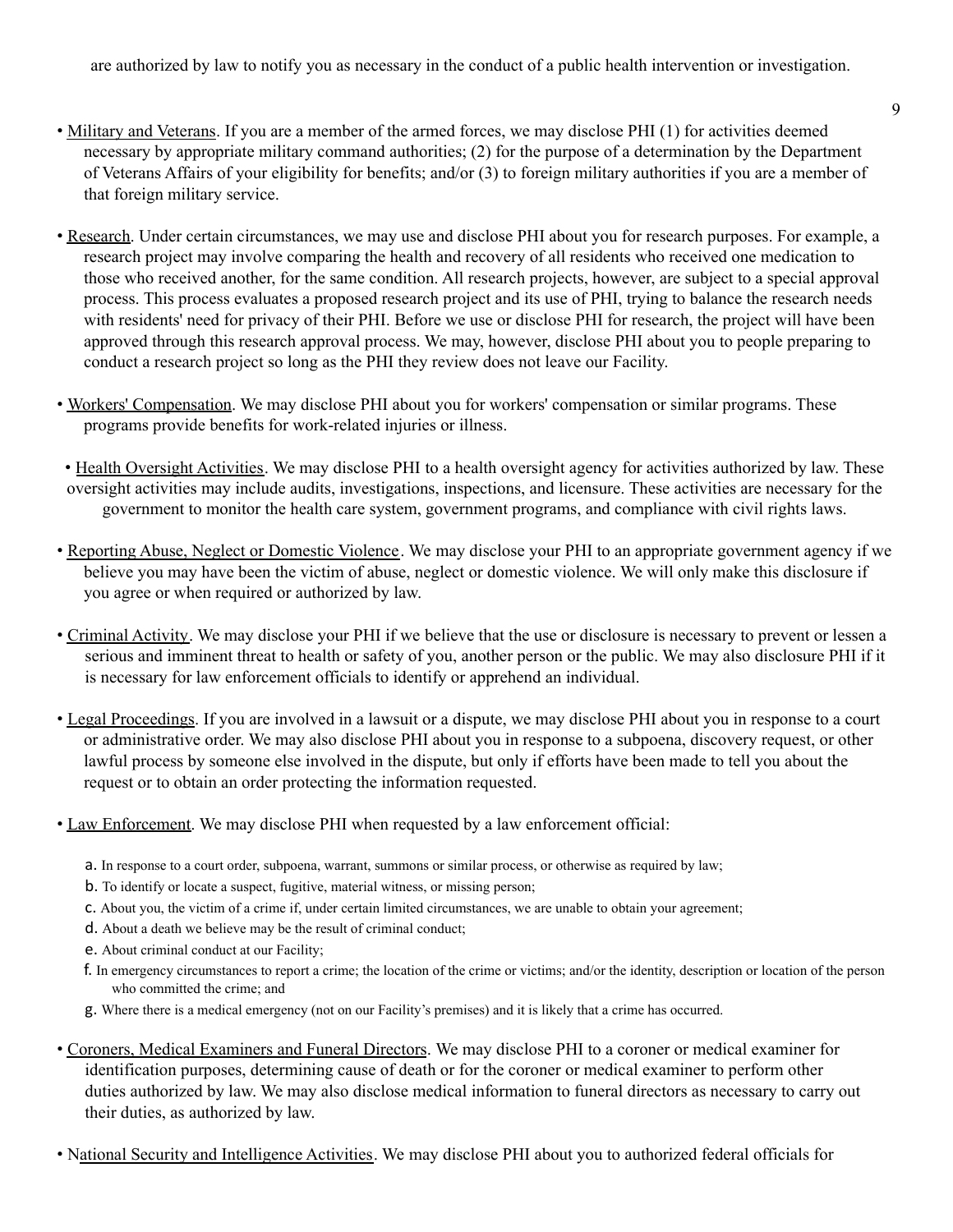intelligence, counterintelligence, and other national security activities authorized by law.

• Food and Drug Administration. We may disclose PHI to a person or company required by the Food and Drug Administration ("FDA") for the purpose of quality, safety or effectiveness of FDA-regulated products or activities including, without limitation, to report adverse events, product defects or problems, or biologic product deviations; to

track products; to enable product recalls; to make repairs or replacement; or to conduct post marketing surveillance, as required.

10

USES AND DISCLOSURES THAT REQUIRE PROVIDING YOU THE OPPORTUNITY TO AGREE OR OBJECT

- Treatment Alternatives. We may use and disclose PHI to tell you about possible treatment options or alternatives that may be of interest to you. You may contact our Privacy Officer to request that these materials not be sent to you.
- Health-Related Benefits and Services and Reminders. We may contact you to provide appointment reminders. You may contact our Privacy Officer to request that these communications not be made.
- Fundraising Activities. We may use your demographic information and the dates that you received treatment, as necessary, in order to contact you as part of a fundraising effort. You may contact our Privacy Officer to request that these materials not be sent to you.
- Facility Directory. We may include information about you in the Meadowbrook Care Center directory while you are a resident. This information may include your name and location in Meadowbrook Care Center. The directory information, except for your religion, may be disclosed to people who ask for you by name. Your religion may be given to a member of the clergy, such as a priest or rabbi, even if they do not ask for you by name. This enables your family, friends and clergy to visit you in Meadowbrook Care Center and generally know how you are doing.
- Individuals Involved in Your Care or Payment for Your Care. Unless you object, we may disclose PHI about you to a friend or family member who is involved in your care. We may also give information to someone who helps pay for your care. In addition, we may disclose PHI about you to an entity assisting in a disaster relief effort so that your family can be notified about your condition, status and location.

# USES AND DISCLOSURES OF PHI BASED UPON YOUR WRITTEN AUTHORIZATION

Other uses and disclosures of PHI not covered by this Notice or the laws that apply to us will be made only with your written authorization, unless otherwise permitted or required by law. You may revoke your written authorization, in writing, at any time. If you revoke your authorization, we will no longer use or disclose your PHI for the reasons covered by your written authorization. Please understand that we are unable to take back any disclosures we have already made with your authorization.

- Uses and Disclosures of Psychotherapy Notes. Psychotherapy notes are notes (in any medium) by a health care provider who is a mental health professional documenting or analyzing the contents of a conversation during a private counseling session or a group, joint, or family counseling session. Psychotherapy notes excludes medication prescription and monitoring, counseling session start and stop times, the modalities and frequencies of treatment furnished, results of clinical tests, and a summary of the following: diagnosis, functional status, treatment plan, symptoms, prognosis, and progress to date. Psychotherapy notes will not be used or disclosed without a valid, written authorization, except in the following circumstances:
- To carry out the following Treatment, Payment, or Health Care Operations:
	- a. Use by the originator of the psychotherapy notes for treatment;
	- b. Use or disclosure by Meadowbrook Care Center for its own training programs in which students, trainees, or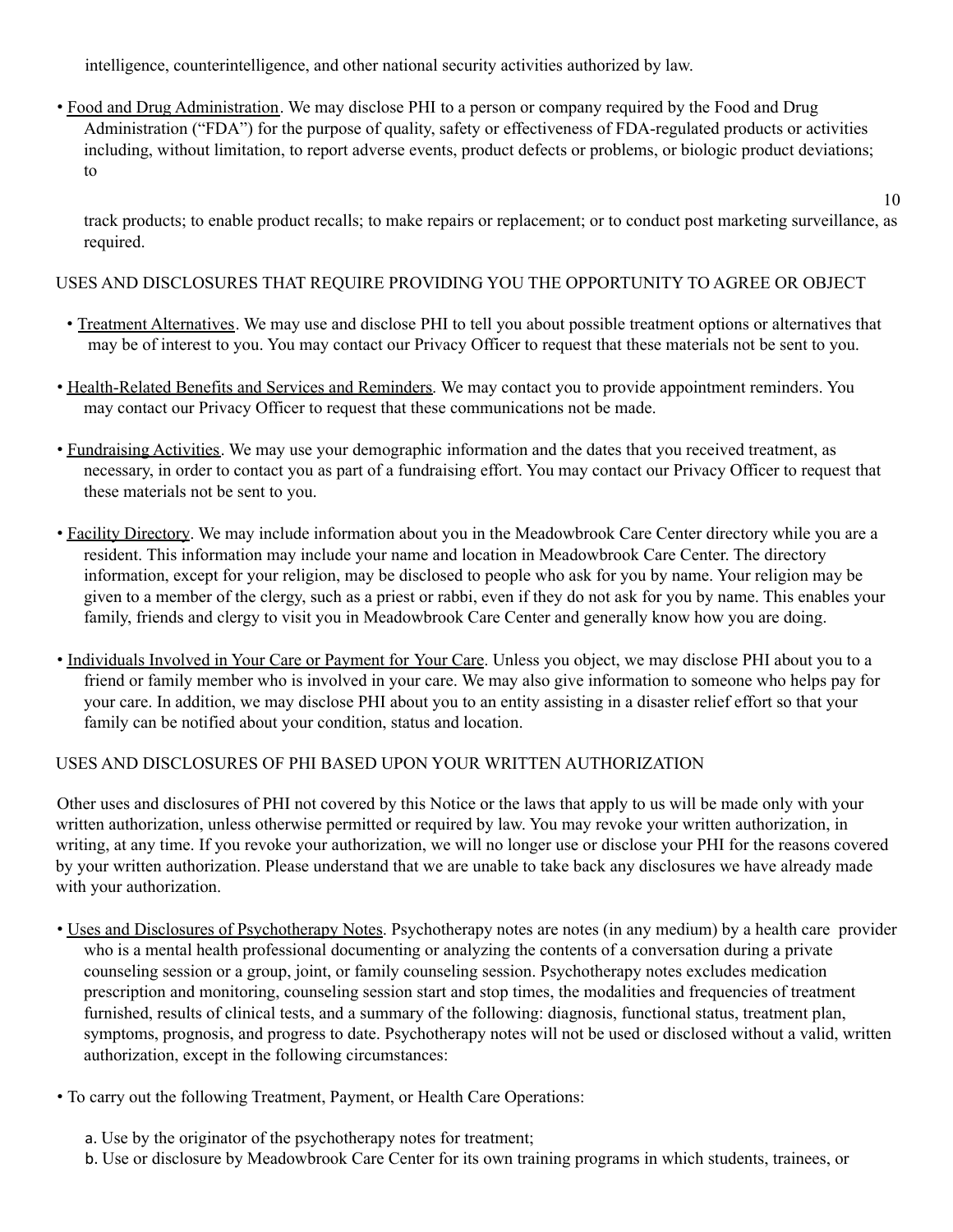practitioners in mental health learn, under supervision, to practice or improve their skills in group, joint, family, or individual counseling; or

- c. Use or disclosure by Meadowbrook Care Center to defend itself in a legal action or other proceeding brought by the resident; and
- d. A use or disclosure that is required by or permitted by the applicable regulations with respect to the oversight of the originator of the psychotherapy notes.
- Marketing. If we use PHI to make a communication about a product or service, with the purpose of encouraging recipients of the communication to purchase or use the product or service, we must first obtain valid, written

11

authorization. Marketing does not include communications in the form of face to face communications between us and you or a promotional gift of nominal value provided by us. Such authorization will state that the disclosure will result in remuneration to us, if applicable.

- Disclosures that Constitute a Sale of PHI. We must receive your valid, written authorization for any disclosure of your PHI that constitutes a sale. Such authorization will state that the disclosure will result in remuneration to us.
- Other Uses and Disclosures not covered in this Notice of Privacy Practices, which are not otherwise permitted by the Privacy Rule.

### YOUR RIGHTS REGARDING YOUR PHI

Although your health record is Meadowbrook Care Center property, the information belongs to you. You have the following rights regarding your PHI:

• Right to Inspect and Copy. With some exceptions, you have the right to review and copy your PHI.

You must submit your request in writing to our Privacy Officer. We may charge a fee for the costs of copying, mailing, etc. *associated with your request*.

You may not be permitted to inspect or copy the following: psychotherapy notes; information compiled in reasonable anticipation of, or use in, a civil, criminal or administrative action or proceeding; or laboratory results that are subject to law that prohibits access to PHI.

Depending on the circumstances, a decision to deny access to these records may be reviewed. Please contact our Privacy Officer if you have questions about access to your medical records.

• Right to Amend. If you feel that PHI in your record is incorrect or incomplete, you may ask us to amend the information. You have this right for as long as the information is kept by or for Meadowbrook Care Center.

You must submit your request in writing, along with a reason for your request, to our Privacy Officer.

We may deny your request for an amendment if it is not in writing or does not include a reason to support the request. In addition, we may deny your request if you ask us to amend information that:

a. Was not created by us, unless the person or entity that created the information is no longer available to make the amendment;

b. Is not part of the PHI kept by or for Meadowbrook Care Center; or

c. Is accurate and complete.

If we deny your request for amendment, you have the right to file a statement of disagreement with us and we may prepare a rebuttal to your statement and will provide you with a copy of any such rebuttal.

• Right to an Accounting of Disclosures. You have the right to request an "accounting of disclosures". This is a list of certain disclosures we made of your PHI, other than those made for purposes of treatment, payment, or health care operations.

You must submit your request in writing to our Privacy Officer. Your request must state a time period which may not be longer